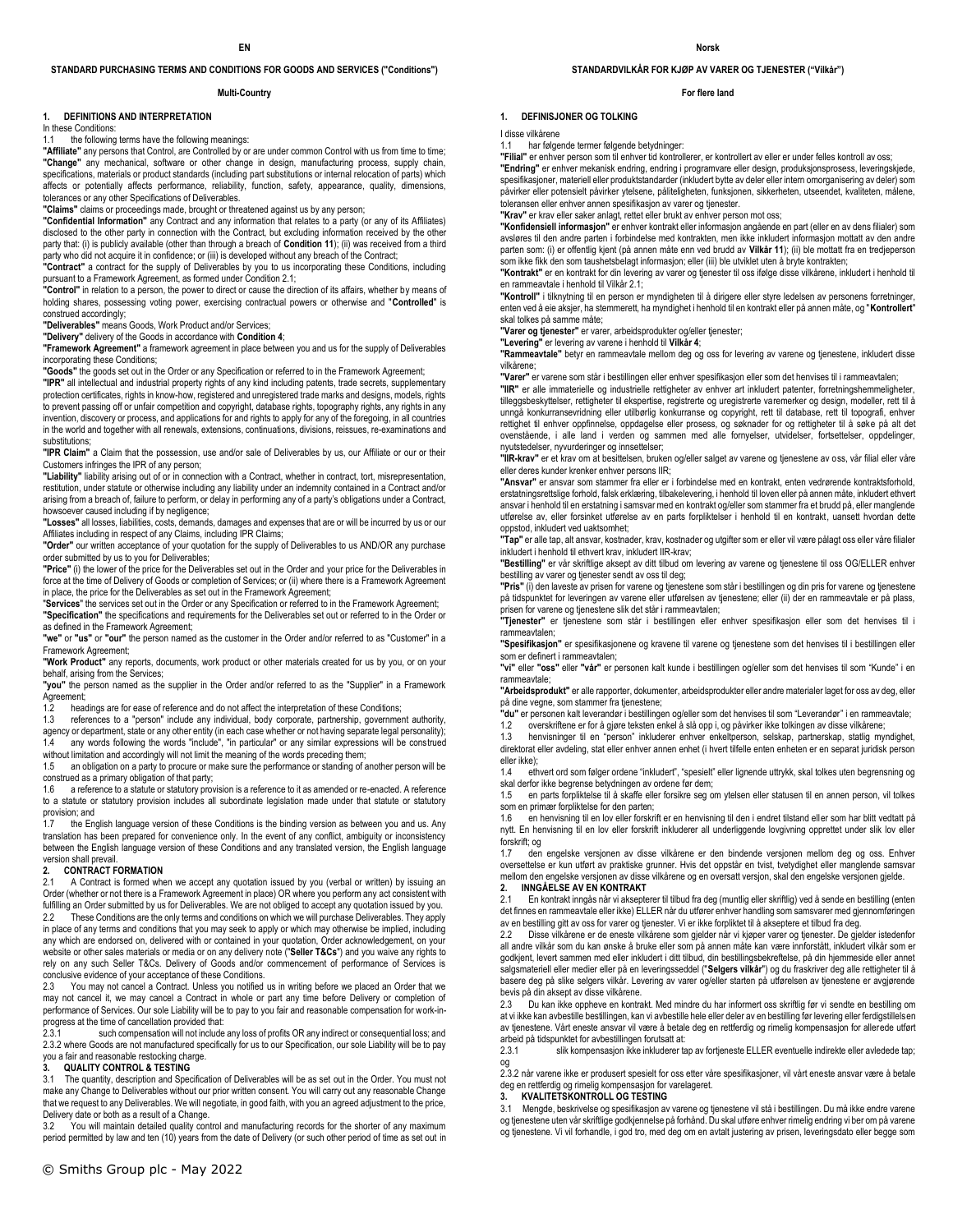a Framework Agreement or Order), which we or a third party on our behalf may inspect or receive copies of on demand.

3.3 We may inspect and test Goods at any time prior to Delivery. You will allow us and our representatives to enter your premises to carry out such inspection and testing and will provide us with all facilities reasonably required. If, following such inspection or testing, we are not satisfied that the Goods will comply with Condition 5.1, you will take all steps necessary to ensure compliance.

3.4 You will maintain a quality control system that meets any international standard as required by us, or which is otherwise approved by us and such test and inspection system as we may require.

3.5 You may not deliver the Goods by separate instalments without our prior written consent. Instalments will be invoiced separately by you.

# **4. DELIVERY OF GOODS / SUPPLY OF SERVICES**

Unless otherwise specified in an Order, you will deliver the Goods DDP (Incoterms 2010) to the address specified in the Order during our normal business hours on the date specified in the Order. You will be responsible for off-loading the Goods from the delivery vehicle. Delivery of the Goods will occur when they have been off-loaded at the delivery address.<br>4.2 You will perform Services in acc

You will perform Services in accordance with the applicable timetable communicated to you or as set out in the Order to meet all Specifications.

4.3 Time is of the essence for performance of your obligations under the Contract. If you are late performing your obligations under the Contract, you will pay to us a sum equal to 1.5% of the Price for each week of delay up to a maximum of 15% of the Price. You and we agree that this amount is reasonable and proportionate AND the most effective way of compensating us for part or all of our losses arising from late performance. However, you and we intend that we should be able to recover general damages as well as such sums in circumstances where we have suffered loss in excess of such sums as a result of your late performance. Therefore, our rights to any such sums under this **Conditions 4.3** is without prejudice to any other rights which we may have under the Contract or otherwise in respect of late performance, including the right to sue for damages or other relief and/or to terminate the Contract. A claim for general damages for late performance will be reduced by the amount of such sums under this **Conditions 4.3** actually applied or paid in respect of such late performance.

4.4 Services will be accepted by us when we are satisfied that the Services comply with the Specifications.<br>4.5 You will make sure that the Goods are marked in accordance with our instructions and any applicable You will make sure that the Goods are marked in accordance with our instructions and any applicable laws, rules and regulations and are properly packed and secured; marked with information on their origin; Delivery is accompanied by a prominently displayed delivery note showing the Order number, date of Order, type and quantity of Goods, and any special storage instructions; and delivered with all operating and safety

instructions, clearly displayed warning notices and such other information as may be necessary for the proper use, maintenance and repair of the Goods.<br>4.6 If you fail to deliver the Goods on tin

If you fail to deliver the Goods on time we may terminate the Contract immediately by giving you notice, in which case you will refund any monies already paid by us in relation to the Goods that have not been delivered and indemnify us and our Affiliates against our Losses as a result of your failure to supply Goods, including obtaining substitute goods from another supplier.

We will have a reasonable period of time following Delivery to inspect Goods. We may reject Goods which do not meet Specifications. We can also reject Goods which are more or less than the quantity or type Ordered or delivered prior to the date specified on the Order. Rejected Goods will be returned at your cost and expense. If we accept Goods delivered prior to the date specified on the Order we may charge you the cost of storing them until the actual specified Delivery date.

4.8 Risk in the Goods passes to us on the later of acceptance and Delivery. Ownership of the Goods passes to us on the earlier of payment of the Price and Delivery.<br>4.9 You will notify us in writing as soon you are aware

You will notify us in writing as soon you are aware that any Goods or the product support for the Goods are to be discontinued or made of "end of sale" or "end of life". At our request, you and we will agree in good faith a reasonable period of time during which you will keep agreed spare parts available for us for any discontinued, desupported, end of life or end of sale Goods.

# **5. YOUR OBLIGATIONS**

# 5.1 You will make sure that the Goods will:<br>5.1.1 be of satisfactory quality comp

be of satisfactory quality, comprise genuine, new materials (which are not used, refurbished, reconditioned, remanufactured, counterfeit or of such age as to impair usefulness or safety) and be fit for any purpose notified by us to you;

5.1.2 conform to, satisfy and be capable of the Specifications;<br>5.1.3 be free from defects in design. materials and w

- be free from defects in design, materials and workmanship;
- 5.1.4 be sold to us with full and unencumbered title and not infringe the IPR of any third party;<br>5.1.5 comply with all (i) applicable laws (ii) requilatory requirements and (iii) standard

comply with all (i) applicable laws, (ii) regulatory requirements and (iii) standards and

requirements of relevant statutory and regulatory bodies; and

5.1.6 be safe and without risk to health.

5.2 In respect of Services, You will:

5.2.1 perform Services with the best care, skill and diligence in accordance with best practice;

5.2.2 use personnel (and sufficient number of personnel) who are suitably skilled and experienced to perform the Services;

5.2.3 make sure that the Services conform with our reasonable instructions, comply with Specifications, are performed to meet the purposes notified by us to you and do not infringe the IPR of any third party;

5.2.4 provide all equipment, tools and vehicles and other items required to provide the Services; 5.2.5 obtain and at all times maintain all licences and consents required for the provision of the Services;

5.2.6 comply with all applicable laws, regulations, regulatory policies, guidelines or industry codes which may

apply to the provision of the Services; and<br>5.2.7 post do or omit to do anything

not do or omit to do anything which may cause us or our Affiliates to lose any licence, authority, consent or permission required for our or their business.<br>5.3 You will observe all health and safety rules and

You will observe all health and safety rules and regulations and any other security requirements that apply at any of our premises and ensure that your personnel are insured against all risks while working on our premises.

5.4 Without affecting any of our other rights or remedies, if you materially breach any of these Conditions OR any Goods (whether or not accepted in whole or in part) do not conform with **Condition 5.1** during the longer of (i) your warranty period for the Goods and (ii) 12 months following Delivery OR any Services breach **Condition 5.2**, then we may:<br>5.4.1 terminate the

5.4.1 terminate the Contract and any other existing Contracts immediately with notice;<br>5.4.2 require you, at our option, to promptly repair or replace the relevant Goods or

require you, at our option, to promptly repair or replace the relevant Goods or reperform the relevant Services free of charge;

5.4.3 reject the Deliverables (in whole or in part) and require you to refund the Price for the relevant Deliverables;<br>5.4.4

5.4.4 accept the Deliverables subject to an equitable Price reduction; or 5.4.5 at your expense, repair or have a third party repair the Goods or re

at your expense, repair or have a third party repair the Goods or reperform or have a third party reperform the Services and you will indemnify us and our Affiliates against our Losses (including from any IPR Claims) arising from such breach.<br>5.5 Condition 5.4 will annly to

5.5 **Condition 5.4** will apply to any repaired or replacement Goods supplied under **Condition 5.4.2.**

If, as a result of any Goods not conforming with **Condition 5.1** or Services not conforming with **Condition 5.2** or otherwise representing an unreasonable risk of harm to the public or the environment, we determine a recall, removal or correction campaign ("campaign") is necessary or are required to carry out a campaign, we may implement such campaign and you will indemnify us and our Affiliates against all Losses incurred as a result of any such campaign.

# **6. OUR PROPERTY**

følge av en endring.

3.2 Du skal utføre detaljert kvalitetskontroll og føre en produksjonslogg i den korteste av enhver maksimal periode loven tillater, og i ti (10) år fra leveringsdato (eller en annen tidsperiode fastsatt i en rammeavtale eller bestilling) som vi eller en tredjeperson på våre vegne kan be om å gjennomgå eller få kopier av.

Vi kan når som helst kontrollere og teste varer før levering. Du skal la oss og våre representanter få adgang til dine lokaler for å utføre en slik kontroll og testing, og skal la oss få adgang til alle fasiliteter som rimelig kan forlanges. Hvis vi, etter en slik kontroll eller testing, mener at varene ikke oppfyller Vilkår 5.1, skal du foreta det nødvendige for å sikre samsvar.

3.4 Du skal opprettholde et system for kvalitetskontroll som oppfyller en internasjonal standard som er påkrevd

av oss, eller som på annen måte er godkjent av oss, og test- og kontrollsystemer vi krever.<br>3.5 Du kan ikke levere varene i separate leveranser uten skriftlig tillatelse fra oss på fort 3.5 Du kan ikke levere varene i separate leveranser uten skriftlig tillatelse fra oss på forhånd. Du skal fakturere veranser separat.

# **4. LEVERING AV VARER / UTFØRELSE AV TJENESTER**

4.1 Med mindre annet er spesifisert i en bestilling, skal du levere varene DDP (Incoterms 2010) til adressen som står i bestillingen i våre normale åpningstider på datoen fastsatt i bestillingen. Du skal være ansvarlig for lossing av varene fra fraktbilen. Levering av varene skjer når de har blitt losset på leveringsadressen.

4.2 Du skal utføre tjenestene i samsvar med gjeldende fremdriftsplan gitt til deg eller som står i bestillingen, og du skal oppfylle alle spesifikasjonene.

4.3 Tid er en viktig del av utførelsen av dine forpliktelser i henhold til kontrakten. Hvis du er forsinket i utførelsen av dine forpliktelser i henhold til kontrakten, skal du betale oss et beløp tilsvarende 1,5% av prisen for hver ukes forsinkelse opptil maksimalt 15% av prisen. Du og vi avtaler at dette beløpet er rimelig og forholdsmessig OG den mest effektive måten å kompensere oss på for en del av eller alle våre tap som følge av forsinket utførelse. Du og vi har imidlertid til hensikt at vi skal kunne få utbetalt vanlig erstatning i tillegg til et slikt beløp hvis vi har lidt større tap enn slike beløp som følge av din forsinkede utførelse. Derfor er vårt krav på slike beløp i henhold til dette **Vilkår 4.3** ikke påvirket av enhver annen rett som vi kan ha i henhold til kontrakten eller på annen måte angående forsinket utførelse, inkludert retten til å saksøke for å oppnå erstatning eller annen kompensasjon og/eller si opp kontrakten. Et krav om vanlig erstatning for forsinket utførelse vil reduseres med det beløpet i henhold til **Vilkår 4.3** som faktisk gjelder eller betales i forbindelse med en slik forsinket utførelse.<br>4.4 Tienestene vil aksepteres av oss når vi har forsikret oss

Tjenestene vil aksepteres av oss når vi har forsikret oss om at de oppfyller spesifikasjonene.

4.5 Du skal forsikre deg om at varene er merket i samsvar med våre instruksjoner og alle gjeldende lover, regler og forskrifter, og er ordentlig pakket og sikret, og merket med informasjon om deres opprinnelse. Det skal være en klar og tydelig leveringsseddel sammen med leveringen som viser bestillingsnummer, bestillingsdato, type og mengde varer, og alle spesielle lagringsinstruksjoner, alle drifts- og sikkerhetsinstruksjoner, klare og tydelige varselmeldinger og annen informasjon som kan være nødvendig for riktig bruk, vedlikehold og reparasjoner av varene.

4.6 Hvis du ikke leverer varene i tide, kan vi umiddelbart si opp avtalen ved å gi deg et varsel om det. Da skal du tilbakebetale alle beløp vi allerede har betalt for varer som ikke har blitt levert, og du skal kompensere oss og våre filialer for våre tap som følge av din manglende evne til å levere varene, inkludert oppnå erstatningsvarer fra en annen leverandør.

4.7 Vi skal disponere en rimelig periode etter leveringen til å kontrollere varene. Vi kan avvise varer som ikke oppfyller spesifikasjonene. Vi kan også avvise varer i større eller mindre mengde enn den bestilte mengden eller typen, eller som leveres før datoen angitt i bestillingen. Avviste varer vil returneres for din regning. Hvis vi aksepterer varer som leveres før datoen angitt i bestillingen, kan vi belaste deg for kostnaden for lagring av varene inntil den angitte leveringsdatoen.

4.8 Vi overtar risikoen for varene på datoen som inntreffer senest av aksept og levering. Vi overtar eierskapet til varene på datoen som inntreffer tidligst av betalingen av prisen og leveringen.

4.9 Du skal gi oss skriftlig beskjed så snart du vet at varer eller produktstøtte for varene vil stoppe opp eller at salget eller levetiden avsluttes. På vår forespørsel skal du og vi i god tro avtale en rimelig tidsperiode da du skal ha reservedeler tilgjengelig for oss for eventuelle varer som ikke lenger produseres eller gis produktstøtte, ikke lenger selges, eller etter endt levetid.

**5. DINE FORPLIKTELSER**

5.1 Du skal sørge for at varene skal:<br>5.1.1 være av tilfredsstillende

være av tilfredsstillende kvalitet, inneholde ekte, nye materialer (som ikke er brukt, oppusset, ompakket, omprodusert, forfalsket eller så gamle at det reduserer brukbarheten eller sikkerheten) og være egnet til formålet vi har informert deg om;

5.1.2 være i samsvar med, oppfylle og tilsvare spesifikasjonene;

5.1.3 være frie for feil i design, materialer og utførelse;

selges til oss med full og ubeheftet eierskap og ikke krenke tredjepersoners IIR;

5.1.5 være i samsvar med alle (i) gjeldende lover, (ii) forskriftsmessige krav og (iii) standarder og krav i henhold til relevante lover og regler; og

5.1.6 være sikre og uten helserisiko.

Når det gjelder tjenestene, skal du:

5.2.1 utføre tjenestene etter beste evne, ferdighet og samvittighet i henhold til beste praksis;

5.2.2 bruke personale (og tilstrekkelig antall personale) med nødvendige kvalifikasjoner og erfaring til å utføre tjenestene;

5.2.3 sørge for at tjenestene er i samsvar med våre rimelige instruksjoner, oppfylle spesifikasjonene, og at de utføres slik at de oppfyller formålet vi har informert deg om, og ikke krenke tredjepersoners IIR; 5.2.4 levere alt utstyr, verktøy og kjøretøy og andre gjenstander som kreves for å utføre tjenestene;

5.2.5 oppnå og til enhver tid opprettholde lisenser og tillatelser som kreves for å utføre tjenestene;

5.2.6 følge alle gjeldende lover, regler, forskrifter, retningslinjer eller industristandarder som kan gjelde for utførelsen av tjenestene; og<br>5.2.7 ikke gjøre elle

.<br>Ikke gjøre eller unnlate å gjøre noe som kan føre til at vi eller våre filialer mister en lisens, myndighet, samtykke eller tillatelse som kreves for våre eller deres forretninger.<br>5.3 Du skal følge alle helse- og sikkerhetsregler og forskrifter og

5.3 Du skal følge alle helse- og sikkerhetsregler og forskrifter og alle andre sikkerhetskrav som gjelder i våre lokaler, og sørge for at ditt personale er forsikret mot alle risikoer mens de arbeider i våre lokaler.

5.4 Uten at det påvirker noen av våre andre rettigheter eller erstatninger, hvis du vesentlig misligholder disse vilkårene ELLER hvis varer (enten de er akseptert eller ikke i sin helhet eller delvis) ikke er i samsvar med **Vilkår 5.1** i den lengre perioden av (i) din garantiperiode for varene og (ii) 12 måneder etter levering ELLER hvis tjenester bryter med **Vilkår 5.2**, kan vi:

umiddelbart avslutte kontrakten og enhver annen eksisterende kontrakt med et oppsigelsesvarsel; 5.4.2 kreve at du, etter eget skjønn, raskt reparerer eller omleverer de relevante varene eller utfører de relevante tjenestene på nytt kostnadsfritt;

5.4.3 avvise varene og tjenestene (i sin helhet eller delvis) og kreve at du tilbakebetaler prisen for de relevante varene og tjenestene;<br>5.4.4 akseptere varene

5.4.4 akseptere varene og tjenestene til en rettferdig prisreduksjon; eller<br>5.4.5 for din regning, reparere eller få en tredjepart til å reparere va

for din regning, reparere eller få en tredjepart til å reparere varene eller utføre de relevante tjenestene på nytt eller få en tredjepart til å gjøre det, og du skal dekke våre og våre filialers tap (inkludert fra IIRkrav) som stammer fra et slikt brudd.<br>5.5 **Vilkår 5.4** gjelder for enhver i

5.5 **Vilkår 5.4** gjelder for enhver reparert vare levert i henhold til **Vilkår 5.4.2.**

5.6 Hvis vi vurderer, som et resultat av at varer ikke er i samsvar med **Vilkår 5.1** eller tjenester ikke er i samsvar med **Vilkår 5.2** eller at de på annen måte utgjør en urimelig risiko for å skade personer eller miljøet, at det er nødvendig å gjennomføre en kampanje for å tilbakekalle, fjerne eller korrigere ("kampanje") eller er nødt til å gjennomføre en kampanje, kan vi gjøre dette og du vil dekke våre og våre filialers tap som stammer fra en slik kampanje

**6. VÅRE EIENDELER**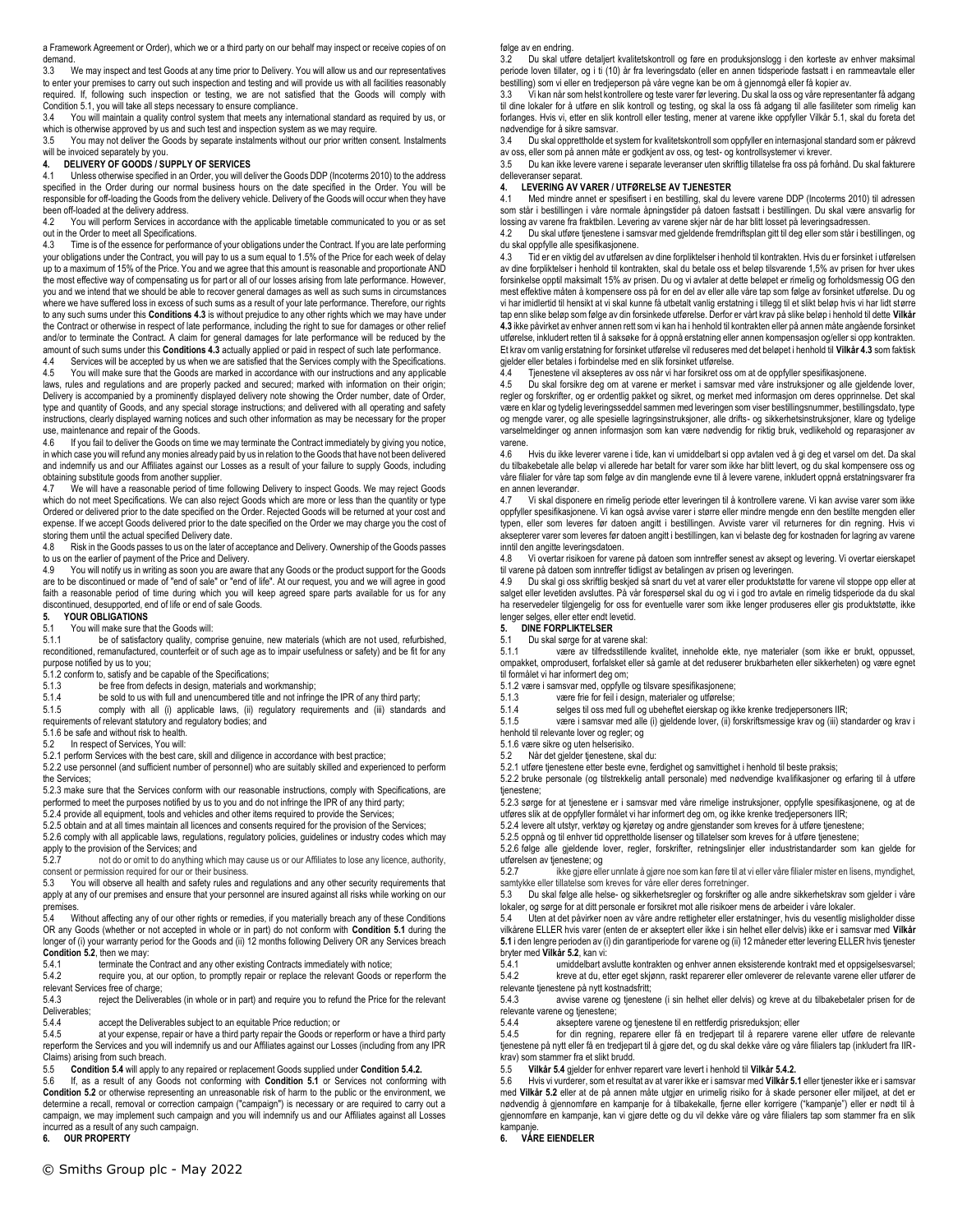6.1 All patterns, dies, moulds or other tooling or materials, supplied by us or prepared or obtained by you for us at our cost ("**Tooling**"), will be marked with our name or as otherwise specified by us and will be and remain our exclusive property returnable in good condition on demand.<br>6.2 You will insure against all risks any Tooling and also any of you

You will insure against all risks any Tooling and also any of your own tooling or property which may be kept on our premises for the purposes of providing Deliverables. You will keep all Tooling safe and in good condition while in your custody and/or under your control. All Tooling will be kept separately from your stock and other inventory.

6.3 We reserve the right to charge to you the cost of any Tooling if it is destroyed or damaged or rendered unfit for the purpose for which it was originally manufactured while under your control.<br>6.4 You will not dispose of any Tooling other than in accordance with our prior writ

You will not dispose of any Tooling other than in accordance with our prior written instructions. You will not, at any time, use Tooling, nor will you allow Tooling to be used by anyone else for any purpose other than the supply of the Deliverables unless we have previously provided our consent in writing.

6.5 We will have the right to enter your premises and remove Tooling at any time without being liable for trespass or for damages of any sort.<br>7. ASSIGNMENT OF IPR

# **7. ASSIGNMENT OF IPR**<br>**7.1** This **Condition 7** will

7.1 This **Condition 7** will apply if the Goods are to be made, modified or redesigned to our Specification. Any bespoke Specification or Work Product you create or have created for us will be treated as "Goods" for the purposes of this **Condition 7.**

 $7.2$  We will own all present and future IPR (together with all economic and proprietary rights) in the Goods and our specification. Accordingly, you will not use our specification other than to manufacture the Goods for us. With full title guarantee, you:

7.2.1 assign to us all IPR in the Goods which subsist as at the date of the Contract;

7.2.2 assign to us (by way of present assignment of the future copyright) all future copyright in the Goods immediately upon its creation; and

7.2.3 agree to assign to us all other IPR in the Goods immediately upon its creation.

7.3 You will:

7.3.1 at your own cost, execute all such documents and do all such acts and things as we may request from time to time in order to secure our full right, title and interest in the IPR in the Goods; and

7.3.2 obtain the waiver of all moral rights (and any broadly equivalent rights) in the Goods.

7.4 The exception to **Condition 7.2** above is that any IPR in existing products, materials or data used to create Goods ("**Existing Materials**") will continue to belong to you (or your suppliers). You grant (and, where<br>applicable, will ensure that your suppliers grant) to us, our Affiliates and our and their end customers a<br>non part of any Goods.

### **8. PRICE AND PAYMENT**

8.1 As long as you perform your obligations in accordance with the terms of the Contract, we will pay the Price to you in accordance with **Condition 8**.

The only sums of money we will pay in connection with the supply of the Deliverables are the Price which will be inclusive of all costs and expenses incurred by you including all packaging, insurance, carriage, duties and delivery costs.

8.3 Any sum payable under the Contract is exclusive of value added tax, sales tax and/or goods and services tax (and any other similar or equivalent taxes, duties, fees and levies imposed from time to time by any government or other authority) upon any supply made to us which will be payable in addition to that sum in the manner and at the rate prescribed by law from time to time but inclusive of all other taxes, fees and levies imposed from time to time by any government or other authority.<br>8.4 You may invoice us for the Price for the Goods following I

8.4 You may invoice us for the Price for the Goods following Delivery and for Services following completion.<br>8.5 Other than as set out in Conditions 8.7 and 8.9, each invoice will be payable by us within 60 days 8.5 Other than as set out in **Conditions 8.7** and **8.9**, each invoice will be payable by us within 60 days following the date on which the invoice is received by us. You will send invoices to the address specified in the Order.<br>8.6

No payment made by us will constitute acceptance by us of any Deliverables or otherwise affect any rights or remedies which we may have against you including the right to recover any amount overpaid or wrongfully paid to you.<br>8.7 We may withhout

We may withhold payment of any disputed sum until the dispute is settled.

8.8 If any undisputed sum payable under the Contract is not paid when due you may charge us interest daily on that sum at 3% per year subject to any maximum or minimum rate of interest on overdue invoices specified by applicable law, from the due date until the date of payment (whether before or after judgment).

8.9 We may set-off, deduct or withhold any liability which you have to us against any liability which we have to you.

### **9. TERMINATION**

9.1 Without limiting any other right we may have to terminate a Contract, if you commit a material breach of these Conditions we may terminate the Contract and any other existing Contracts immediately with written notice. Any breach of **Conditions 11, 12** or **15.9** will be deemed to be a material breach.<br>9.2 Without limiting any other right we may have to terminate a Contract we may te

Without limiting any other right we may have to terminate a Contract, we may terminate the Contract immediately by giving you written notice if you (a) have a receiver, administrator or liquidator (provisional or otherwise) appointed; (b) are subject to a notice of intention to appoint an administrator or any other resolution on insolvency; (c) pass a resolution for your winding-up; (d) have a winding up order made by a court in respect of you; (e) enter into any composition or arrangement with creditors; (f) cease to carry on business; (g) are the subject of anything similar or equivalent to that set out in (a) to (f) under any applicable laws; or (h) you are subject to any change of Control and you will notify us immediately upon the occurrence of any such event or circumstance.<br>9.3 Follow

9.3 Following expiry or termination of the Contract:<br>9.3.1 any Conditions which expressly or implement

any Conditions which expressly or impliedly continue to have effect after expiry or termination of the Contract will continue in force; and<br>9.3.2 all other rights and obligat

all other rights and obligations will immediately stop but will not affect any of your or our rights, obligations, claims and liabilities which may exist prior to the date of expiry or termination; and

9.3.3 each party will immediately stop using the other party's Confidential Information and will as soon as reasonably possible, if requested to do so, return to the other party all of the other party's Confidential Information (including all copies and extracts) in its possession or control or confirm its secure destruction; and<br>9.3.4 each party may keep any of the other party's Confidential Information which it has to keep to each party may keep any of the other party's Confidential Information which it has to keep to

comply with any applicable law and **Condition 9.3.3** will not apply to such Confidential Information. **Condition 11** will continue to apply to retained Confidential Information.

9.4 If we terminate a Contract, we may require you to deliver to us any supplies, materials or drawings produced or acquired by you for the terminated part of the Contract and we will agree, in good faith, on the amount payable for the same.<br>10. LIABILITY AN

# **10. LIABILITY AND INSURANCE**<br>10.1 You will indemnify us and our Affiliates

You will indemnify us and our Affiliates against all our and their Losses arising from your breach of or negligent performance of or your failure to perform or delay in performing any part of these Conditions. We may, at our discretion, control the defence of any claim in respect of which you are required to indemnify us under a Contract.

10.2 Subject to **Condition 10.3**, we will not have any Liability to you for any (i) loss of profit, goodwill or revenue; or (ii) any indirect, consequential or special loss.

10.3 Nothing in these Conditions or any Contract will operate to exclude or restrict one party's Liability (if any) to the other (including for a person for whom it is vicariously liable):

10.3.1 for death or personal injury resulting from its negligence;<br>10.3.2 for its fraud or fraudulent misrepresentation: or

for its fraud or fraudulent misrepresentation; or

6.1 Alle mønstre, farger, former eller andre redskaper eller materialer levert av oss eller forberedt eller anskaffet av deg for oss for vår regning ("**Verktøy**"), skal være merket med vårt navn eller slik vi på annen måte har

spesifisert, og skal være eneeid av oss og må kunne returneres i god stand på forespørsel.<br>6.2. Du skal forsikre ethvert verktøv mot enhver risiko, og også dine egne verktøv ell 6.2 Du skal forsikre ethvert verktøy mot enhver risiko, og også dine egne verktøy eller eiendeler som kan oppbevares i våre lokaler med det formål å levere varene og tjenestene. Du skal oppbevare alle verktøy på et sikkert sted og i god stand mens de er i din besittelse og/eller under din kontroll. Alle verktøy skal oppbevares adskilt fra ditt lager og annet inventar.

6.3 Vi forbeholder oss retten til å belaste deg med kostnaden for ethvert verktøy hvis det blir ødelagt eller skadet eller uegnet for formålet det opprinnelig ble produsert for mens det var under din kontroll.<br>6.4 Du skal ikke disponere andre verktøv enn det som står i våre skriftlige instruksioner. Du

6.4 Du skal ikke disponere andre verktøy enn det som står i våre skriftlige instruksjoner. Du skal ikke, på noe tidspunkt, bruke verktøy eller tillate at verktøy brukes av andre til ethvert annet formål enn for å levere varene og tjenestene med mindre vi på forhånd har gitt vårt skriftlige samtykke til dette.

6.5 Vi skal når som helst ha rett til å få adgang til dine lokaler og fjerne verktøy uten å holdes ansvarlige for eiendomskrenkelse eller noen som helst erstatning.<br>7. TILDELING AV IIR

# **7. TILDELING AV IIR**

7.1 Dette **Vilkår 7** gjelder hvis varene skal produseres, endres eller remodelleres etter våre spesifikasjoner. Enhver spesiallaget spesifikasjon eller arbeidsprodukt du lager eller har laget for oss, vil behandles som "varer" i forbindelse med dette **Vilkår 7.**

7.2 Vi skal eie alle nåværende og fremtidige IIR (sammen med alle økonomiske og merkerelaterte rettigheter) til varene og vår spesifikasjon. Derfor skal du ikke bruke vår spesifikasjon til annet enn til å produsere varene for oss. Med full garanti for eierskap, skal du:

7.2.1 tildele oss alle IIR til varene som eksisterer på tidspunktet for kontrakten;

7.2.2 tildele oss (via nåværende tildeling av fremtidig copyright) all fremtidig copyright til varene straks de skapes;

og 7.2.3 akseptere å tildele oss alle andre IIR til varene straks de skapes.

7.3 Du skal:

7.3.1 for egen regning utføre alle slike dokumenter og gjøre alle handlinger og ting vi til enhver tid kan kreve for å sikre vår fulle rett, eiendomsrett og interesse i IIR til varene; og

7.3.2 oppnå fraskrivelsen av alle ideelle rettigheter (og enhver bredt tilsvarende rettighet) til varene.

7.4 Unntaket til **Vilkår 7.2** ovenfor er at enhver IIR til eksisterende produkter, materialer eller data brukt til å skape varene ("**Eksisterende materialer**") vil fortsatt tilhøre deg (eller dine leverandører). Du innvilger (og der det er relevant, skal sørge for at dine leverandører innvilger) oss, våre filialer og våre og deres sluttkunder en ikke-<br>eksklusiv, evigvarende, royaltyfri, ugjenkallelig lisens til å bruke og til å ha brukt eksisterende mater del av en vare

### **8. PRIS OG BETALING**

8.1 Forutsatt at du oppfyller dine forpliktelser i henhold til kontraktens vilkår, vil vi betale prisen til deg i samsvar med **Vilkår 8**.

8.2 De eneste beløpene vi vil betale i forbindelse med leveringen av varene og tjenestene, er prisen som vil være inklusive alle kostnader og utgifter du har hatt, inkludert all emballasje, forsikring, transport, tollavgift og leveringskostnader.

8.3 Ethvert beløp som skal betales etter kontrakten, er eksklusive merverdiavgift, salgsgebyrer og/eller avgifter på varer og tjenester (og alle andre lignende eller tilsvarende avgifter, tollavgifter, gebyrer og skatter som til enhver tid er pålagt av regjeringen eller andre myndigheter) som pålegges enhver levering til oss og som skal betales i tillegg til dette beløpet på en slik måte og tidspunkt pålagt av loven til enhver tid, men inklusive alle andre avgifter, gebyrer og skatter pålagt til enhver tid av en regjering eller annen myndighet.<br>8.4 Du kan fakturere oss for prisen på varene etter levering, og for tienest

Du kan fakturere oss for prisen på varene etter levering, og for tjenestene etter utførelse.

8.5 Bortsett fra det som står i **Vilkår 8.7** og **8.9**, skal hver faktura betales av oss senest 60 dager etter datoen da fakturaen ble mottatt av oss. Du skal sende fakturaer til adressen som står i bestillingen.

8.6 Ingen betaling fra oss utgjør vår aksept av varer eller påvirker på annen måte noen rettigheter eller krav som vi kan ha mot deg, inkludert retten til å inndrive ethvert beløp som er overbetalt eller feilaktig betalt til deg.

8.7 Vi kan tilbakeholde en betaling av et omtvistet beløp inntil tvisten er løst.<br>8.8 Hvis et unmtvistet beløn som skal betales etter kontrakten, ikke betales i 8.8 Hvis et uomtvistet beløp som skal betales etter kontrakten, ikke betales innen fristen, kan du kreve oss for

en daglig rente av dette beløpet på 3% per år med forbehold om en maksimal eller minimal rente på forsinkede forfalte fakturaer fastsatt i gjeldende lov, fra forfall inntil betaling skjer (enten dette skjer før eller etter dom).

8.9 Vi kan motregne, trekke fra eller tilbakeholde enhver gjeld du har mot oss mot enhver gjeld vi har mot deg. **9. OPPSIGELSE**

9.1 Uten å begrense enhver annen rettighet vi kan ha til å si opp en kontrakt, hvis du begår et vesentlig brudd på disse vilkårene, kan vi umiddelbart si opp kontrakten og andre eksisterende kontrakter med skriftlig varsel. Ethvert brudd på **Vilkår 11, 12** eller **15.9** anses å være et vesentlig brudd.

9.2 Uten å begrense enhver annen rettighet vi kan ha til å si opp en kontrakt, kan vi umiddelbart si opp kontrakten ved å gi deg et skriftlig varsel hvis du (a) får oppnevnt en konkursbestyrer, administrator eller avviklingsleder (midlertidig eller annen); (b) er gjenstand for et varsel om hensikt å oppnevne en administrator eller enhver annen beslutning om insolvens; (c) vedtar avvikling; (d) det er besluttet avvikling av din virksomhet ved rettsavgjørelse; (e) går inn i konkursforhandlinger eller -ordninger med kreditorer; (f) slutter å drive din virksomhet; (g) er gjenstand for noe lignende eller tilsvarende det som står i (a) til (f) etter gjeldende lover; eller (h) er gjenstand for endringer i eierforholdet. Du skal straks informere oss om enhver slik omstendighet.

9.3 Dette skjer etter utløpet eller oppsigelsen av kontrakten:

ethvert vilkår som uttrykkelig eller underforstått fortsetter å ha virkning etter utløp eller oppsigelse av kontrakten, skal fortsatt være i kraft; og

9.3.2 alle andre rettigheter og plikter skal umiddelbart stoppe, men vil ikke påvirke noen av dine eller våre rettigheter, plikter, krav og ansvar som eventuelt eksisterer før tidspunktet for utløpet eller oppsigelsen; og<br>9.3.3. I byer part skal umiddelbart slutte å bruke den andre partens konfidensielle informasion, og

9.3.3 hver part skal umiddelbart slutte å bruke den andre partens konfidensielle informasjon, og vil så snart som rimelig mulig, hvis forespurt om det, returnere til den andre parten all konfidensiell informasjon tilhørende den andre parten (inkludert alle kopier og utskrifter) i dens besittelse eller kontroll, eller bekrefte at den har blitt sikkert destruert; og

9.3.4 hver part kan beholde den andre partens konfidensielle informasjon som må oppbevares for å oppfylle gjeldende lover og **Vilkår 9.3.3** gjelder ikke for slik konfidensiell informasjon. **Vilkår 11** vil fortsette å gjelde for lagret konfidensiell informasjon.<br>9.4 Hyjs vi sier opp en kontrak

Hvis vi sier opp en kontrakt, kan vi kreve at du leverer utstyr, materialer eller tegninger produsert eller anskaffet av deg for den oppsagte delen av kontrakten til oss, og vi skal i god tro avtale et beløp som skal betales for dette.

#### **10. ANSVAR OG FORSIKRING**

10.1 Du skal kompensere oss og våre filialer for alle våre og deres tap som stammer fra ditt brudd på eller uaktsomme utførelse av eller din manglende eller forsinkede utførelse av noen del av disse vilkårene. Vi kan, etter eget skjønn, gå til sak for å kreve erstatning fra deg etter kontrakten.

Etter Vilkår 10.3 har vi intet ansvar overfor deg for noe (i) tap av fortjeneste, goodwill eller inntekter; eller (ii) indirekte, avledede eller spesielle tap.

10.3 Ingenting i disse vilkårene eller noen kontrakt skal føre til fritak for eller begrensning av en parts ansvar (eventuelt) overfor den andre (inkludert overfor en person som parten har et stedfortredende ansvar for):<br>10.3.1 for død eller personskade som følge av dens uaktsomhet:

 $10.3.1$  for død eller personskade som følge av dens uaktsomhet;<br>10.3.2 for bedrageri eller falsk erklæring i eller

10.3.2 for bedrageri eller falsk erklæring.; eller<br>10.3.3 for ethvert forhold som det ved lov ikke

for ethvert forhold som det ved lov ikke er tillatt å frita eller begrense ansvar for.

10.4 Ansvarsfritak og -begrensningene i disse vilkårene gjelder både etter og før denne kontraktens utløp eller oppsigelse.

10.5 Ansvarsfritak og -begrensningene i dette **Vilkår 10** vil betraktes separat. Hvis en klausul eller del av en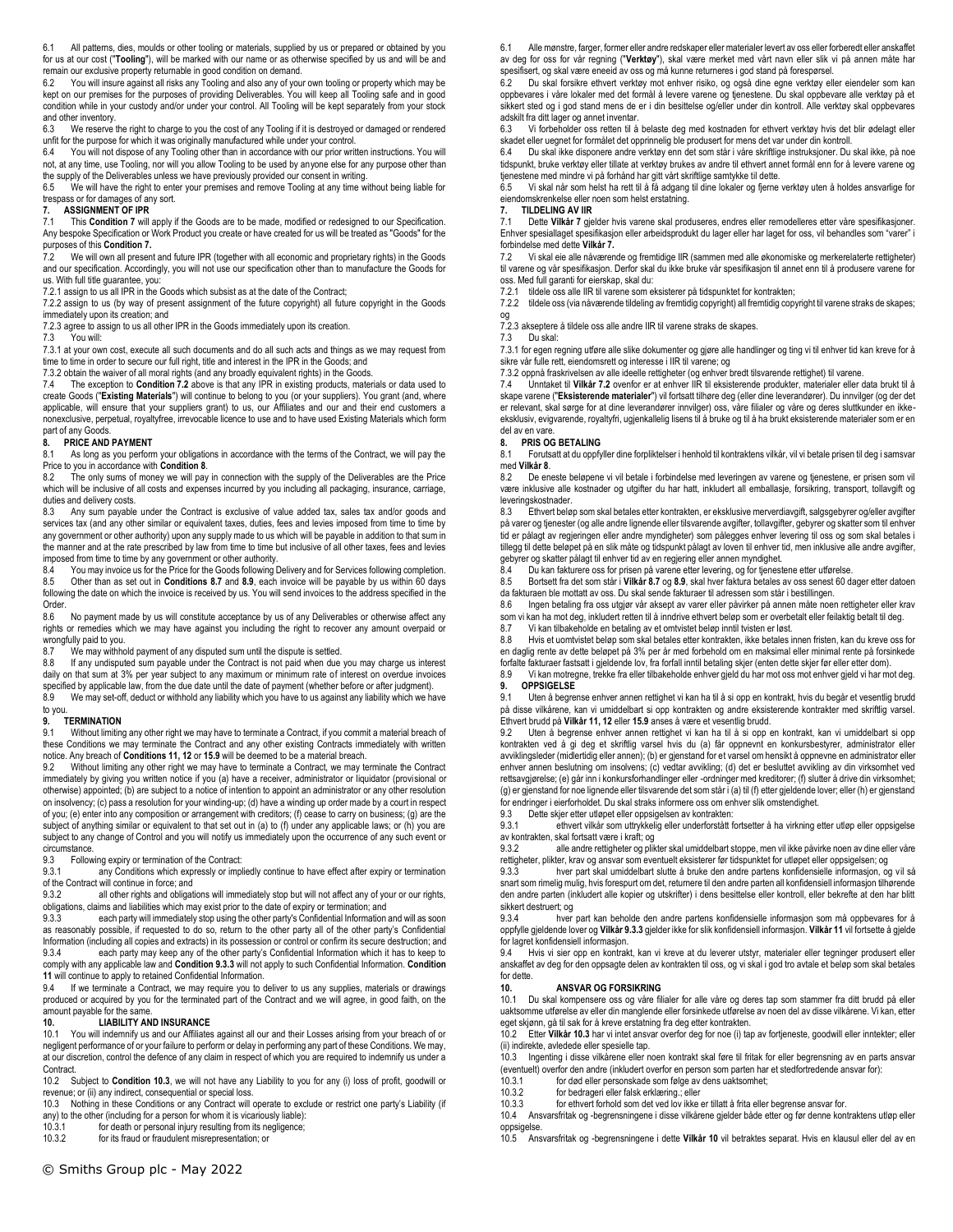10.3.3 for any matter for which it is not permitted by law to exclude or limit its liability.

10.4 The exclusions from and limitations of liability contained in these Conditions will apply after as well as before the date of expiry or termination of any Contract.

10.5 The exclusions from, and limitations of, liability set out in this **Condition 10** will be considered severally. The invalidity or unenforceability of any one sub-clause or clause will not affect the validity or enforceability of any other sub-clause or clause and will be considered severable from each other.

10.6 You will have satisfactory insurance cover with a reputable insurer to cover your obligations to us, including public liability insurance cover, cover for any potential liabilities arising from a Contract and any insurances required by law. You will provide evidence of your insurance coverage at our request.

**11. CONFIDENTIALITY**

11.1 Except as set out in Condition 11.2, each party will:

only use the other party's Confidential Information for the purpose of performing its obligations and exercising its rights under the Contract;<br>11.1.2 keep the other party's Confid

11.1.2 keep the other party's Confidential Information secret, safe and secure; and<br>11.1.3 hot disclose the other party's Confidential Information to any other person.

not disclose the other party's Confidential Information to any other person.

11.2 Each party may disclose the other party's Confidential Information:<br>11.2.1 to the extent required by law, any court of competent jurisdic

to the extent required by law, any court of competent jurisdiction or the rules of any government, public or regulatory body or any stock exchange; and

11.2.2 to its officers, directors, employees and professional advisers and, in our case, our Affiliates,<br>agents and sub-contractors, who need the Confidential Information in order for that party to perform its obligations and exercise its rights under the Contract. A party disclosing the other party's Confidential Information under **Condition 11.2.2** will make sure that each person to whom it discloses that Confidential Information is bound by obligations of confidentiality no less onerous than those set out in this **Condition 11**.

11.3 Each party acknowledges and agrees that damages alone would not be an adequate remedy for breach of **Condition 11** by that party. Accordingly, the other party will be entitled, without having to prove special damages, to injunctive relief, equitable relief and/or specific performance for any breach or threatened breach of **Condition 11** by the first party.<br>12. **ETHICAL CONDU** 

#### **12. ETHICAL CONDUCT**

12.1 You will conduct your business ethically and lawfully and in accordance with our Supplier Code of Business Ethics (http://www.smiths.com/responsibility-supplier-code-of-business-ethics.aspx) or an equivalent code of ethics.

12.2 You represent and warrant that you and your subcontractors and suppliers do not use or permit unacceptable labour practices, such as child or forced labour, or unsafe working conditions and comply with all applicable labour and employment laws, regulations, standards and conventions, including the UN's Guiding Principles on Business & Human Rights and the International Labor Organization's Conventions and any similar or equivalent laws applying in the jurisdiction in which we are registered.

12.3 You hereby acknowledge that you are aware of, and agree to comply with all applicable anti-bribery and anti-corruption laws, including but not limited to the Foreign Corrupt Practices Act (FCPA) (and related regulation and guidance) and any similar or equivalent laws applying in the jurisdiction in which we are registered.

12.4 You represent and warrant that you only supply minerals to us and our Affiliates from sources that do not (i) contribute to conflict; and/or (ii) benefit or finance armed groups in the Democratic Republic of Congo or any adjoining country. You have adopted, and require your suppliers of minerals to adopt, conflict mineral policies and management systems.

12.5 You will permit us, and any person nominated by us, to have such access to your premises, personnel, systems, books and records as we may require to verify your compliance with this **Condition 12**. We also reserve the right to inquire and investigate your conduct to satisfy ourself of your compliance with this **Condition 12** and to discontinue a business relationship with you if you or any of your officers, directors or employees is found to have breached any part of this **Condition 12.** 

12.6 We are required to demonstrate that our products and our use of certain materials comply with laws and regulations (including environmental laws and regulations) and international standards. You will promptly provide us with information and declarations that we may reasonably request to enable us to comply with all applicable laws, regulations and standards, including but not limited to IEC 62474 – Material Declaration for Product of and for the Electrotechnical Industry.

### **13. NOTICE**

13.1 Notices and other communications provided for the purposes of a Contract will be in writing, and delivered by courier or by hand to the relevant party's address as specified on the Order (or such other address which is notified to the other party in writing from time to time), in the case of a notice to us, marked for the attention of such person as we specify.

# **14. EXPORT / IMPORT / ECONOMIC SANCTIONS CONTROLS**<br>**14.1** You agree to comply with all applicable export controls and

You agree to comply with all applicable export controls and import and economic sanctions laws and regulations, including those of your country of incorporation, from where the Goods will be supplied, where the Goods will be received and any other relevant jurisdiction. You will also obtain, as required, and comply with all applicable government authorizations and their provisos in supplying the Goods. Without limiting the foregoing, you will not transfer any export controlled item, data or services provided by us in relation to the Contract, to include transfer to any persons, including those persons employed by or associated with, or under contract to you or you lower-tier suppliers, without the authority of an applicable licence, exemption or exception.<br>14.2 You will provide the use all information poperations of an applicable licence, exemption or exception.

.<br>You will provide to us all information necessary to support any regulatory or government authorization requirements we have regarding the Goods.

14.3 You will indemnify us and our Affiliates for all Losses arising out of any breach by you of this Clause 14. **15. GENERAL**

15.1 The Contract constitutes the entire agreement between the parties and supersedes any prior agreement or arrangement in respect of its subject matter and, subject to **Condition 10.3**, neither party has entered into the Contract in reliance upon, and it will have no remedy in respect of, any misrepresentation, representation or statement (whether made by the other party or any other person and whether made by the first party or any other person) which is not expressly set out in the Contract.

15.2 A party's delay in exercising, partial exercising or failure to exercise a right or remedy under the Contract will not constitute a waiver of, or prevent or restrict future exercise of, that or any other right or remedy. A waiver

of any right, remedy, breach or default will only be valid if it is in writing and signed by the party giving it.<br>15.3 If any term of the Contract is found by any court or body or authority of competent iurisdiction If any term of the Contract is found by any court or body or authority of competent jurisdiction to be illegal, unlawful, void or unenforceable, such term will be deemed to be severed from the Contract and this will not affect the remainder of the Contract which will continue in full force and effect.

15.4 Except to the extent otherwise specified in these Conditions, variations to the Contract must be agreed in writing and signed by both parties.

15.5 No partnership, agency or joint venture between the parties will be created by the Contract. Each party agrees that it is an independent contractor and is entering into the Contract as principal and not as agent for or for the benefit of any other person.

15.7 Each of our Affiliates will be entitled to enforce in their own capacity the terms of any Contract under

which that Affiliate receives a benefit and we shall also be entitled to enforce such terms on their behalf.

15.8 Save as provided in **Condition 15.7**, the parties do not intend that any term of a Contract will be enforceable by any person who is not a party to it.

15.9 You may not assign, transfer, charge, hold on trust for any person or deal in any other manner with any of your rights under the Contract or sub-contract any of your obligations under the Contract. We may assign a Contract to our Affiliates.

**16. GOVERNING LAW AND JURISDICTION**

klausul er ugyldig, skal det ikke påvirke gyldigheten eller tvangskraftigheten av de andre klausulene eller delene av dem, og de vil anses som separate.

10.6 Du skal ha tilfredsstillende forsikring med et anerkjent forsikringsselskap som skal dekke dine forpliktelser overfor oss, inkludert bedriftsansvarsforsikring, forsikring for potensielt ansvar tilknyttet kontrakten og andre forsikringer påkrevd ved lov. Du skal fremlegge bevis på din forsikring etter forespørsel fra oss. **11. KONFIDENSIALITET**

11.1 Med unntak av det som står i Vilkår 11.2, skal hver part:

kun bruke den andre partens konfidensielle informasjon for å utføre sine forpliktelser og utøve sine rettigheter etter kontrakten;<br>11.1.2 holde den a

11.1.2 holde den andre partens konfidensielle informasjon hemmelig, sikker og trygg; og<br>11.1.3 ikke utlevere den andre partens konfidensielle informasjon til noen annen person.

ikke utlevere den andre partens konfidensielle informasjon til noen annen person.

11.2 Hver part kan utlevere den andre partens konfidensielle informasjon:<br>11.2.1 iden grad det kreves av loven, en kompetent domstol eller re

i den grad det kreves av loven, en kompetent domstol eller reglene til en regjering, offentlig organ eller tilsynsorgan eller børs; og<br>11.2.2 til sine ledere.

til sine ledere, direktører, ansatte og faglige rådgivere og, i vårt tilfelle, våre filialer, agenter og underleverandører, som trenger konfidensiell informasjon for å utføre sine forpliktelser og utøve sine rettigheter etter denne avtalen. En part som utleverer den andre partens konfidensielle informasjon etter **Vilkår 11.2.2**, skal sørge for at hver person den utleverer denne konfidensielle informasjonen til, er bundet av like streng taushetsplikt som den som står i dette **Vilkår 11**.

11.3 Hver part godkjenner og avtaler at skadeserstatning ikke alene vil være tilstrekkelig kompensasjon for den partens brudd på **Vilkår 11**. Den andre parten vil derfor, uten å måtte vise til spesielle skader, ha rett til lovpålagt erstatning, rettferdig erstatning og/eller spesifikke ytelser hvis den første partens bryter eller truer å bryte **Vilkår 11**.

### **12. ETISK OPPTREDEN**

12.1 Du skal drive din virksomhet etisk og lovlig og i samsvar med vår forretningsetikk for leverandører (http://www.smiths.com/responsibility-supplier-code-of-business-ethics.aspx) eller tilsvarende etiske retningslinjer. 12.2 Du erklærer og garanterer at du og dine underleverandører og leverandører ikke benytter eller tillater uakseptabel arbeidspraksis som f.eks. barnearbeid eller tvangsarbeid, eller usikre arbeidsbetingelser, og overholder alle gjeldende arbeids- og sysselsettingslover, regler, standarder og overenskomster, inkludert FNs retningslinjer om bedrifter og menneskerettigheter og ILOs konvensjoner og alle lignende eller tilsvarende lover i jurisdiksjonen der vi er registrert.

12.3 Du aksepterer herved at du er klar over, og samtykker i å overholde alle gjeldene antibedrageri og antikorrupsjonslover, inkludert men ikke begrenset til Foreign Corrupt Practices Act (FCPA) (og tilknyttede regler og retningslinjer) og alle lignende eller tilsvarende lover i jurisdiksjonen der vi er registrert.

12.4 Du erklærer og garanterer at du kun leverer mineraler til oss og våre filialer fra kilder som ikke (i) bidrar til konflikt; og/eller (ii) tjener eller finansierer bevæpnede grupper i Den demokratiske republikken Kongo eller et naboland. Du har vedtatt, og krever at dine leverandører av mineraler vedtar, retningslinjer og styringssystemer mot mineralkonflikter.

12.5 Du tillater at vi, og enhver person vi oppnevner, får tilgang til dine lokaler, personale, systemer, regnskap og registre i den grad vi trenger det for å verifisere din oppfyllelse av **Vilkår 12**. Vi forbeholder oss også retten til å granske og undersøke din opptreden for å forsikre oss om at du oppfyller dette **Vilkår 12** og for å avslutte vårt forretningsforhold med deg hvis det oppdages at du eller en av dine ledere, direktører eller ansatte har brutt noen del av dette **Vilkår 12.** 

12.6 Vi er pålagt å vise at våre produkter og vår bruk av enkelte materialer er i samsvar med lover og regler (inkludert miljørelaterte lover og regler) og internasjonale standarder. Du må uten unødig opphold gi oss informasjon og erklæringer som vi innenfor rimelighetens grenser kan kreve, for at vi skal kunne oppfylle alle gjeldende lover, regler og standarder, inkludert, men ikke begrenset til IEC 62474 – Materialerklæring for produkt fra og for den elektrotekniske industrien.

# **13. KUNNGJØRING**

13.1 Kunngjøringer og andre meldinger i forbindelse med kontrakten, skal skje skriftlig og leveres med brev eller for hånd til den relevante partens adresse som står på bestillingen (eller en annen adresse som til enhver tid blir gitt til den andre parten skriftlig). Meldinger til oss skal stiles til den personen vi oppgir.<br>14. KONTROLL AV EKSPORT / IMPORT / ØKONOMISKE SANKSJONER

### **14. KONTROLL AV EKSPORT / IMPORT / ØKONOMISKE SANKSJONER**

14.1 Du aksepterer å rette deg etter alle gjeldende eksportkontroller og lover og regler for import og økonomiske sanksjoner, inkludert de i landet der bedriften din er registrert, der varene leveres fra, der varene vil mottas og enhver annen relevant jurisdiksjon. Du vil også oppnå, som påkrevet, og rette deg etter alle gjeldende tillatelser fra myndighetene og deres vilkår ved leveringen av varene. Uten å begrense det foregående skal du ikke overføre en eksportkontrollert gjenstand, data eller tjenester levert av oss i forbindelse med kontrakten, til å inkludere overføring av personer, inkludert personer ansatt av eller tilknyttet, eller i et kontraktsforhold til deg eller dine underleverandører, uten at det finnes en gjeldende lisens, fritak eller unntak.

14.2 Du skal gi oss all informasjon som er nødvendig for å støtte eventuelle krav til autorisasjoner eller tillatelser vi har angående varene.

14.3 Du skal dekke alle våre og våre filialers tap som stammer fra ethvert brudd på denne klausul 14 bestått av deg.

#### **15. GENERELT**

15.1 Kontrakten utgjør hele avtalen mellom partene og erstatter enhver tidligere avtale eller overenskomst om dette emnet, og etter **Vilkår 10.3** har ingen av partene inngått kontrakten basert på noe som ikke er uttrykkelig fastsatt i kontrakten, og skal ikke motta noen kompensasjon for enhver falsk erklæring, kunngjøring eller utsagn (verken fra den ene eller andre parten eller enhver annen person).

15.2 En parts forsinkelse i å utøve, delvis utøve eller unnlate å utøve en rettighet eller kreve kompensasjon etter kontrakten, skal ikke utgjøre et avkall på eller unngåelse eller begrensning av fremtidig utøvelse av den eller andre rettigheter eller kompensasjon. Et avkall på enhver rett, kompensasjon, brudd eller feil skal kun være gyldig hvis det er skriftlig og signert av parten som gir avkall.

15.3 Hvis en bestemmelse i kontrakten vurderes av en kompetent domstol eller organ eller myndighet å være ulovlig, urettmessig, ugyldig eller umulig å håndheve, skal bestemmelsen anses å være adskilt fra kontrakten og dette vil ikke påvirke resten av kontrakten som vil fortsette å være i kraft og ha full virkning.

15.4 Med mindre annet står i disse vilkårene, skal variasjoner i kontrakten avtales skriftlig og signeres av begge parter.

15.5 Det skal ikke stiftes noe partnerskap, agentur eller joint venture mellom partene på grunn av kontrakten.<br>15.6 Hver part avtaler at den er en uavhengig leverandør og inngår kontrakten som hovedmann og ikke e Hver part avtaler at den er en uavhengig leverandør og inngår kontrakten som hovedmann og ikke en

agent for eller til fordel for en annen person.

15.7 Hver av våre filialer skal ha rett til selv å håndheve bestemmelsene i kontrakten som den filialen har fordel av og vi er også berettiget til å håndheve disse bestemmelsene på deres vegne.

15.8 Med unntak av det som står i **Vilkår 15.7**, har partene ikke til hensikt at noen bestemmelse i en kontrakt skal kunne håndheves av en person som ikke er en del av kontrakten.

Du kan ikke tildele, overføre, belaste, oppbevare for en person eller forvalte på noen annen måte dine rettigheter etter kontrakten eller sette bort dine forpliktelser etter avtalen. Vi kan tildele en kontrakt til våre filialer. **16. GJELDENDE LOV OG JURISDIKSJON**

16.1 Kontrakten og alle ikke-kontraksbaserte forpliktelser i forbindelse med den, reguleres av loven i jurisdiksjonen der vi er registrert eller har vårt hovedkontor. Domstolene i denne jurisdiksjonen (og eventuelt i den relevante jurisdiksjonen på ethvert sted der vi er registrert) har enekompetanse til å behandle enhver tvist som oppstår i forbindelse med kontrakten.